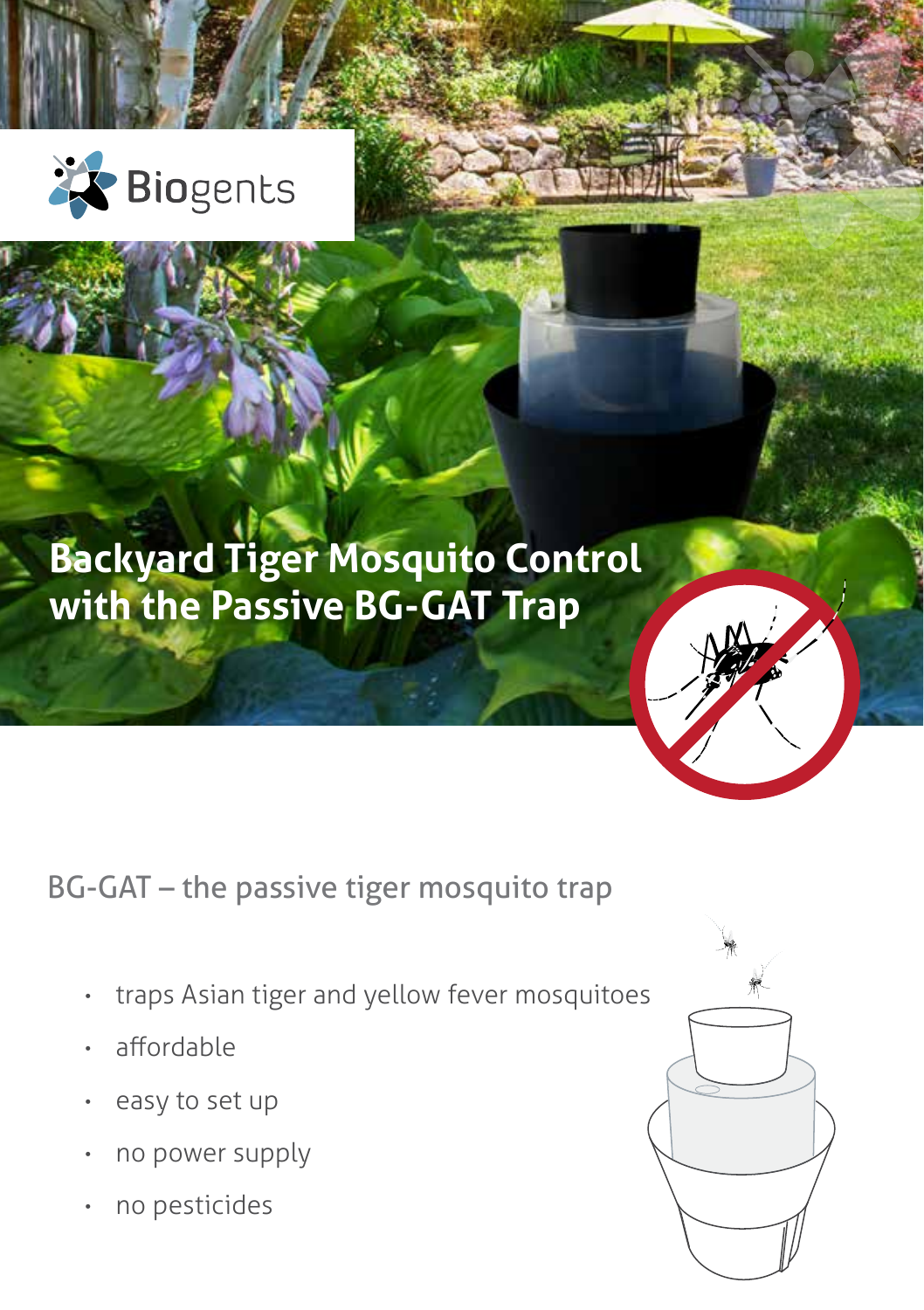## Backyard tiger mosquito control

Biogents BG-GAT (Gravid *Aedes* Trap) is an affordable and easy to use tool that can help you reduce the Asian tiger (*Aedes albopictus)* and yellow fever mosquito (*Aedes aegypti*) population in your backyard.

The passive trap attracts female Asian tiger and yellow fever mosquitoes that are looking for a place to lay their eggs. It attracts the mosquitoes with water and oviposition cues. In the tran the mosquitoes are exposed to a sticky surface and discussion of the surface. the trap, the mosquitoes are exposed to a sticky surface and die.

#### The BG-GAT trap

- is affordable
- easy to set up
- needs no power supply
- does not use pesticides

Its affordability and ease of use make the BG-GAT well-suited for both the individual backyard mosquito control and for neighborhood vector control programs.

The BG-GATs are available in multiples of 2 or 12.

#### "2 + 1" trap solution

The addition of the BG-Mosquitaire suction trap to the BG-GATs adds another dimension to your control effort: While the BG-GAT targets mosquitoes that are looking for a place to lay their eggs, the BG-Mosquitaire targets mosquitoes that are seeking for a bloodmeal-host. Therefore, the use of 2 BG-GATs in combination with 1 BG-Mosquitaire is the ideal solution:

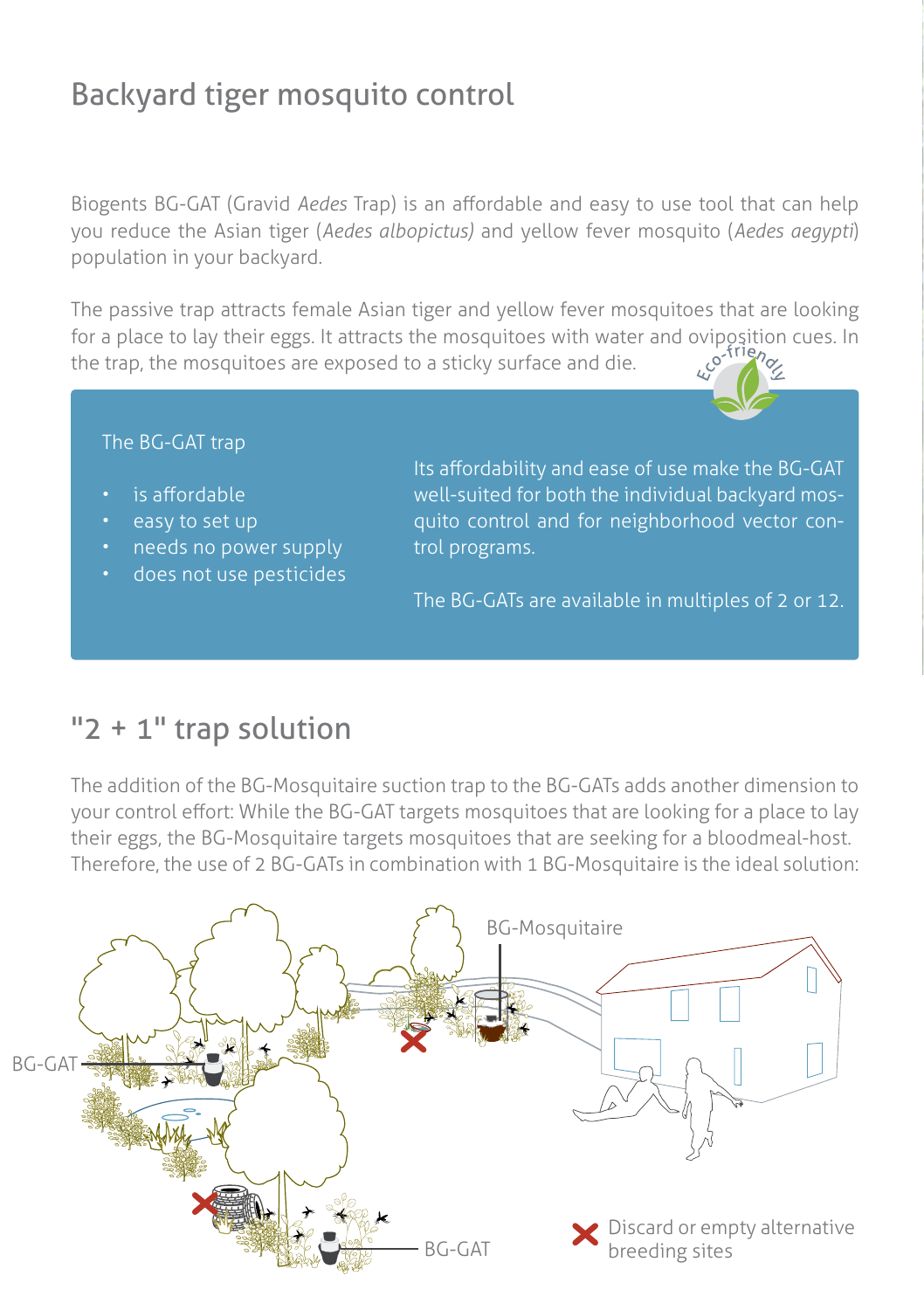

### Placement

The placement of the mosquito trap is an important factor to ensure high catch rates. Therefore, it is best to test different locations!

A humid, shady, and wind-protected location is very attractive to mosquitoes. Also, the black color of the BG-GAT attracts mosquitoes from some distance. Thus, the trap needs to be placed at a shady, humid place where it is readily visible, but protected from rain.